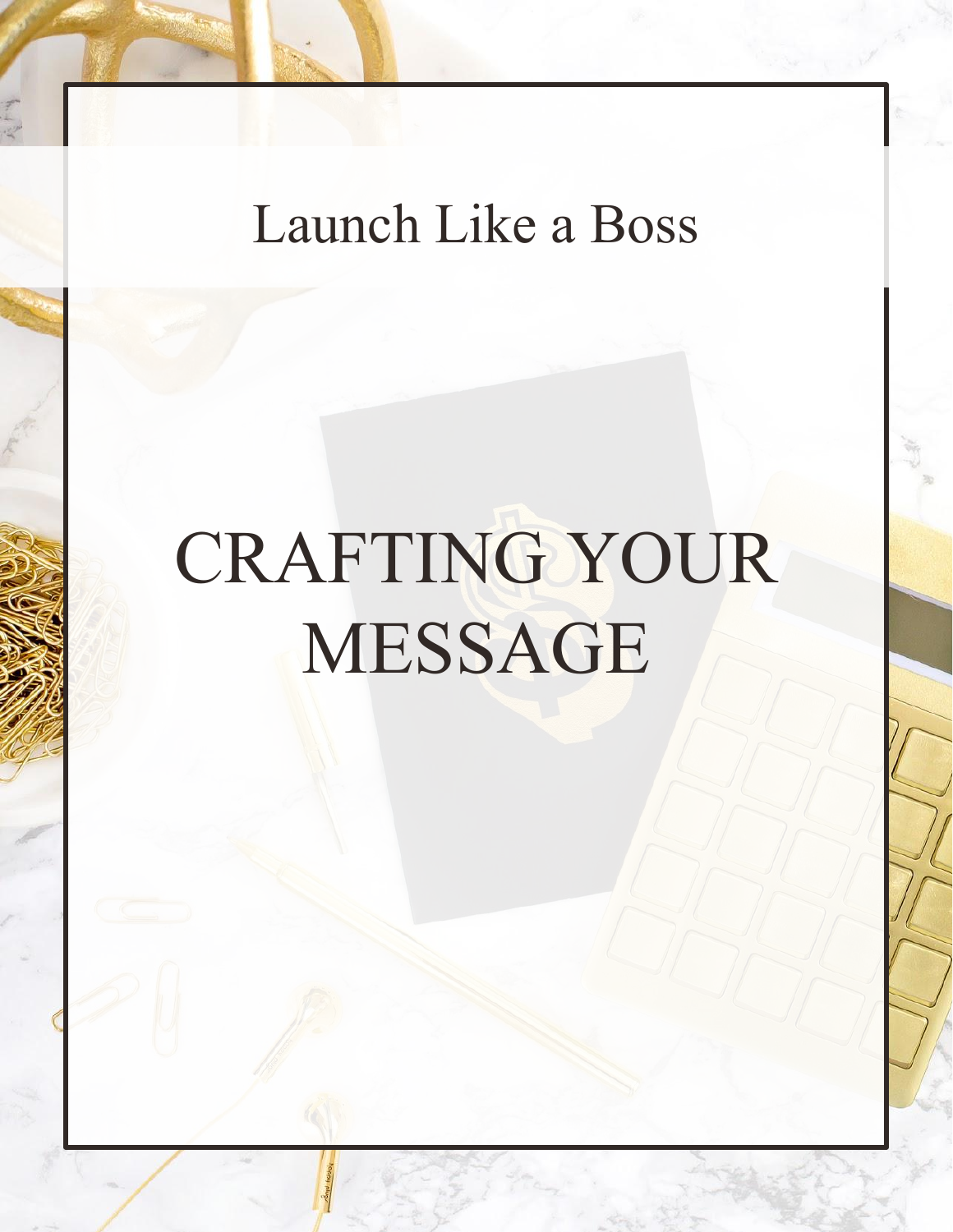### LAUNCH LIKE A BOSS Module 2 | Product & Message

## CRAFTING YOUR MESSAGE

*Ready to put your whole product message together? If you've already been intentional about creating a product that people really want to buy, and you've developed your product's promise, then this final step will be quite simple. In fact, you'll probably be able to copy + paste the answers to many of the questions below.*

#### **Who is your customer?**

**What is the one thing that all your customers have in common? (What do they all want?)**

**Brief description of your target customer:** *Example: female, age 40+, interested in fitness*

#### **What challenge are they facing (that your product will solve)?**

 $\Box$ \_\_\_\_\_\_\_\_\_\_\_\_\_\_\_\_\_\_\_\_\_\_\_\_\_\_\_\_\_\_\_\_\_\_\_\_\_\_\_\_\_\_\_\_\_\_\_\_\_\_\_\_\_\_\_\_\_\_\_\_\_\_\_\_\_\_\_\_\_\_\_\_\_\_\_\_\_\_\_\_\_\_\_\_\_\_\_  $\mathcal{L} = \{ \mathcal{L} \mid \mathcal{L} \leq \mathcal{L} \}$ 

#### **What external problem is this causing them?**

*Examples: dirty floor, boredom, not enough website traffic, not enough money, wasting time doing something the slow way, can't raise their prices, kids won't eat healthy food, can't see their computer screen clearly, files might get lost, etc.*

 $\triangle$  define the set of the set of the set of the set of the set of the set of the set of the set of the set of the set of the set of the set of the set of the set of the set of the set of the set of the set of the set of \_\_\_\_\_\_\_\_\_\_\_\_\_\_\_\_\_\_\_\_\_\_\_\_\_\_\_\_\_\_\_\_\_\_\_\_\_\_\_\_\_\_\_\_\_\_\_\_\_\_\_\_\_\_\_\_\_\_\_\_\_\_\_\_\_\_\_\_\_\_\_\_\_\_\_\_\_\_\_\_\_\_\_\_\_\_\_  $\Box$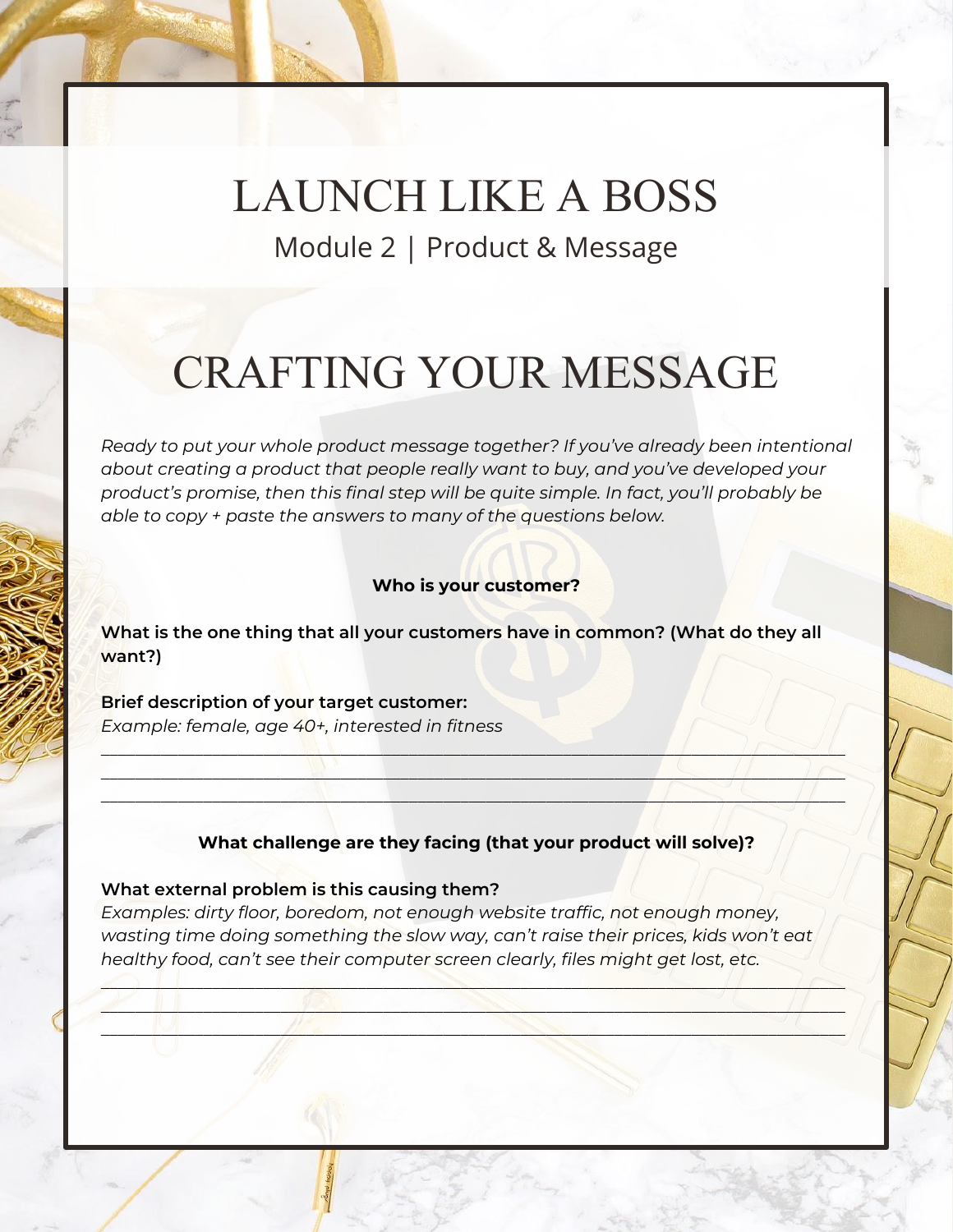# LAUNCH LIKE A BOSS

Module 2 | Product & Message

 $\mathcal{L}_\mathcal{A}$  , and the set of the set of the set of the set of the set of the set of the set of the set of the set of the set of the set of the set of the set of the set of the set of the set of the set of the set of th  $\mathcal{L} = \{ \mathcal{L} \mid \mathcal{L} \mid \mathcal{L} \mid \mathcal{L} \mid \mathcal{L} \mid \mathcal{L} \mid \mathcal{L} \mid \mathcal{L} \mid \mathcal{L} \mid \mathcal{L} \mid \mathcal{L} \mid \mathcal{L} \mid \mathcal{L} \mid \mathcal{L} \mid \mathcal{L} \mid \mathcal{L} \mid \mathcal{L} \mid \mathcal{L} \mid \mathcal{L} \mid \mathcal{L} \mid \mathcal{L} \mid \mathcal{L} \mid \mathcal{L} \mid \mathcal{L} \mid \mathcal{L} \mid \mathcal{L} \mid \mathcal$ 

#### **Who's the "enemy" that's causing the problem?**

*Examples: their current job, their busy schedule, society, their location, etc.*

#### **How is it making them feel? (negative)**

*Examples: stressed, scared, overwhelmed, like a failure, worried about the future, frantic, pointless, frustrated, etc.* 

#### **From a philosophical stance, why should this challenge be solved? Why is it "wrong" that this is happening?**

\_\_\_\_\_\_\_\_\_\_\_\_\_\_\_\_\_\_\_\_\_\_\_\_\_\_\_\_\_\_\_\_\_\_\_\_\_\_\_\_\_\_\_\_\_\_\_\_\_\_\_\_\_\_\_\_\_\_\_\_\_\_\_\_\_\_\_\_\_\_\_\_\_\_\_\_\_\_\_\_\_\_\_\_\_\_\_ \_\_\_\_\_\_\_\_\_\_\_\_\_\_\_\_\_\_\_\_\_\_\_\_\_\_\_\_\_\_\_\_\_\_\_\_\_\_\_\_\_\_\_\_\_\_\_\_\_\_\_\_\_\_\_\_\_\_\_\_\_\_\_\_\_\_\_\_\_\_\_\_\_\_\_\_\_\_\_\_\_\_\_\_\_\_\_ \_\_\_\_\_\_\_\_\_\_\_\_\_\_\_\_\_\_\_\_\_\_\_\_\_\_\_\_\_\_\_\_\_\_\_\_\_\_\_\_\_\_\_\_\_\_\_\_\_\_\_\_\_\_\_\_\_\_\_\_\_\_\_\_\_\_\_\_\_\_\_\_\_\_\_\_\_\_\_\_\_\_\_\_\_\_\_ \_\_\_\_\_\_\_\_\_\_\_\_\_\_\_\_\_\_\_\_\_\_\_\_\_\_\_\_\_\_\_\_\_\_\_\_\_\_\_\_\_\_\_\_\_\_\_\_\_\_\_\_\_\_\_\_\_\_\_\_\_\_\_\_\_\_\_\_\_\_\_\_\_\_\_\_\_\_\_\_\_\_\_\_\_\_\_

*Examples: we shouldn't have to live in dirty houses, we shouldn't spend the best year of our life bored out of our minds, it shouldn't be so hard to get people to visit your blog, in such an abundant society it shouldn't be difficult to pay the basic bills, it shouldn't be so tough to get your work done, you shouldn't have to live in fear of losing your important files, etc.*

\_\_\_\_\_\_\_\_\_\_\_\_\_\_\_\_\_\_\_\_\_\_\_\_\_\_\_\_\_\_\_\_\_\_\_\_\_\_\_\_\_\_\_\_\_\_\_\_\_\_\_\_\_\_\_\_\_\_\_\_\_\_\_\_\_\_\_\_\_\_\_\_\_\_\_\_\_\_\_\_\_\_\_\_\_\_\_ \_\_\_\_\_\_\_\_\_\_\_\_\_\_\_\_\_\_\_\_\_\_\_\_\_\_\_\_\_\_\_\_\_\_\_\_\_\_\_\_\_\_\_\_\_\_\_\_\_\_\_\_\_\_\_\_\_\_\_\_\_\_\_\_\_\_\_\_\_\_\_\_\_\_\_\_\_\_\_\_\_\_\_\_\_\_\_  $\blacksquare$  $\Box$ 

**Who are** you **to your customer?**

\_\_\_\_\_\_\_\_\_\_\_\_\_\_\_\_\_\_\_\_\_\_\_\_\_\_\_\_\_\_\_\_\_\_\_\_\_\_\_\_\_\_\_\_\_\_\_\_\_\_\_\_\_\_\_\_\_\_\_\_\_\_\_\_\_\_\_\_\_\_\_\_\_\_\_\_\_\_\_\_\_\_\_\_\_\_\_  $\mathcal{L}_\mathcal{A}$  , and the contract of the contract of the contract of the contract of the contract of the contract of  $\mathcal{L} = \{ \mathcal{L} \}$  and  $\mathcal{L} = \{ \mathcal{R} \}$  . In the set of the set of the set of the set of the set of the set of the set of the set of the set of the set of the set of the set of the set of the set of the set of the set  $\mathcal{L}_\text{max} = \mathcal{L}_\text{max} = \mathcal{L}_\text{max}$ 

**Why/how do you understand what they're going through?**  *Have you gone through something similar in the past?*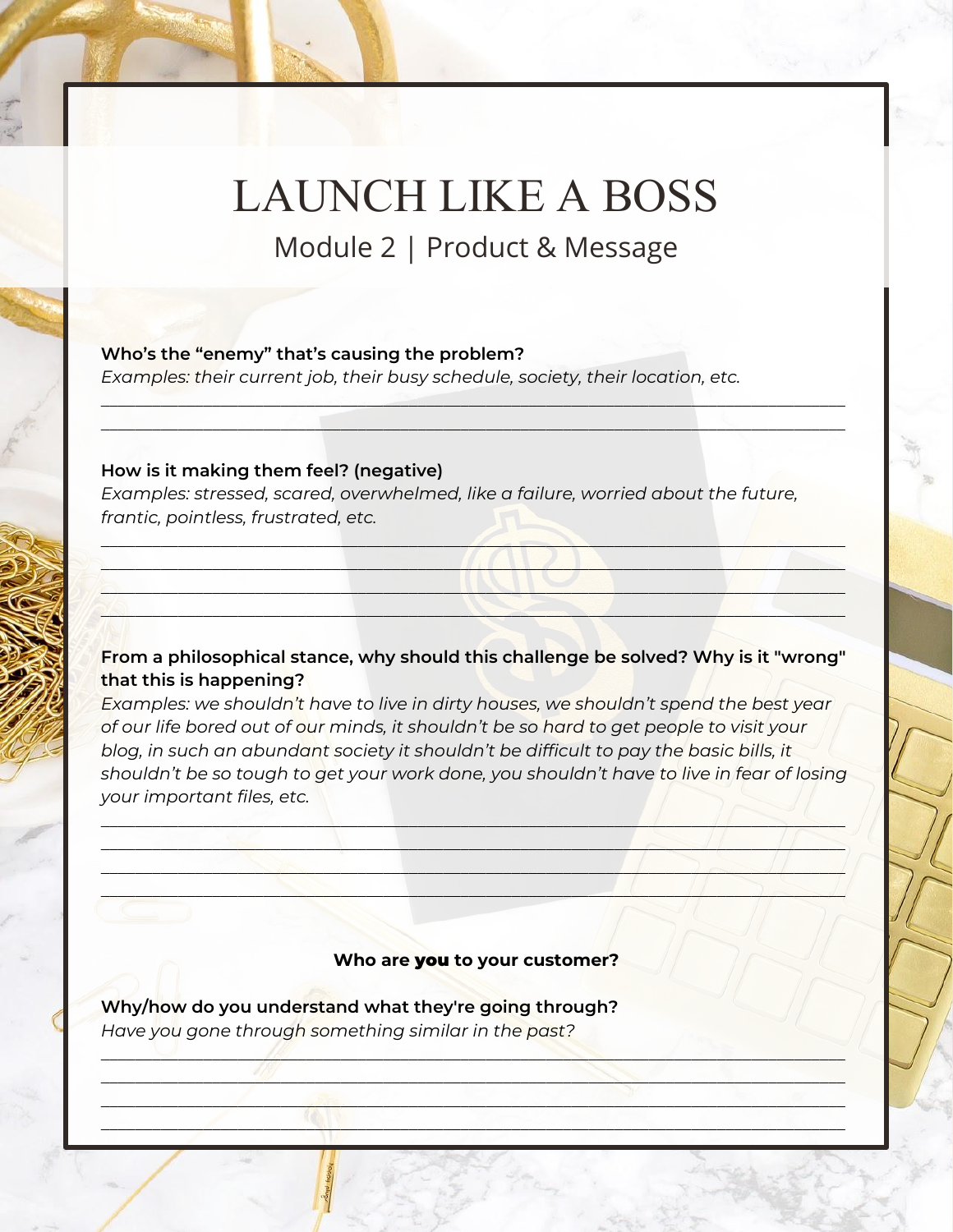### LAUNCH LIKE A BOSS Module 2 | Product & Message

#### **Why should they trust you?**

*How do you know what you're talking about? Do you have any specific qualifications? Have you created results for others in the past?*

 $\mathcal{L} = \{ \mathcal{L} \mid \mathcal{L} \mid \mathcal{L} \mid \mathcal{L} \mid \mathcal{L} \mid \mathcal{L} \mid \mathcal{L} \mid \mathcal{L} \mid \mathcal{L} \mid \mathcal{L} \mid \mathcal{L} \mid \mathcal{L} \mid \mathcal{L} \mid \mathcal{L} \mid \mathcal{L} \mid \mathcal{L} \mid \mathcal{L} \mid \mathcal{L} \mid \mathcal{L} \mid \mathcal{L} \mid \mathcal{L} \mid \mathcal{L} \mid \mathcal{L} \mid \mathcal{L} \mid \mathcal{L} \mid \mathcal{L} \mid \mathcal$  $\frac{1}{2}$  ,  $\frac{1}{2}$  ,  $\frac{1}{2}$  ,  $\frac{1}{2}$  ,  $\frac{1}{2}$  ,  $\frac{1}{2}$  ,  $\frac{1}{2}$  ,  $\frac{1}{2}$  ,  $\frac{1}{2}$  ,  $\frac{1}{2}$  ,  $\frac{1}{2}$  ,  $\frac{1}{2}$  ,  $\frac{1}{2}$  ,  $\frac{1}{2}$  ,  $\frac{1}{2}$  ,  $\frac{1}{2}$  ,  $\frac{1}{2}$  ,  $\frac{1}{2}$  ,  $\frac{1$  $\mathcal{L}_\mathcal{F}$  , and the contribution of the contribution of the contribution of the contribution of the contribution of the contribution of the contribution of the contribution of the contribution of the contribution of  $\mathcal{L}_\text{A}$  , and a set of the set of the set of the set of the set of the set of the set of the set of the set of the set of the set of the set of the set of the set of the set of the set of the set of the set of the s

#### **What's your** plan **for your customer?**

**What plan do you recommend your customer follows in order to overcome their challenge and solve their problems?**

*Examples:* 

- *A. Take our course, learn our proprietary 5-step system, and overcome the challenge you're facing.*
- *B. Use Pinterest to drive traffic to your blog. Our course will teach you how!*
- *C. Learn to cook meals your kids will actually enjoy! Our cookbook offers dozens of great options.*

\_\_\_\_\_\_\_\_\_\_\_\_\_\_\_\_\_\_\_\_\_\_\_\_\_\_\_\_\_\_\_\_\_\_\_\_\_\_\_\_\_\_\_\_\_\_\_\_\_\_\_\_\_\_\_\_\_\_\_\_\_\_\_\_\_\_\_\_\_\_\_\_\_\_\_\_\_\_\_\_\_\_\_\_\_\_\_  $\blacksquare$  $\Box$  $\frac{1}{2}$ \_\_\_\_\_\_\_\_\_\_\_\_\_\_\_\_\_\_\_\_\_\_\_\_\_\_\_\_\_\_\_\_\_\_\_\_\_\_\_\_\_\_\_\_\_\_\_\_\_\_\_\_\_\_\_\_\_\_\_\_\_\_\_\_\_\_\_\_\_\_\_\_\_\_\_\_\_\_\_\_\_\_\_\_\_\_\_ \_\_\_\_\_\_\_\_\_\_\_\_\_\_\_\_\_\_\_\_\_\_\_\_\_\_\_\_\_\_\_\_\_\_\_\_\_\_\_\_\_\_\_\_\_\_\_\_\_\_\_\_\_\_\_\_\_\_\_\_\_\_\_\_\_\_\_\_\_\_\_\_\_\_\_\_\_\_\_\_\_\_\_\_\_\_\_

*D. Use our desktop app to auto-backup all your files to the cloud on an hourly basis.*